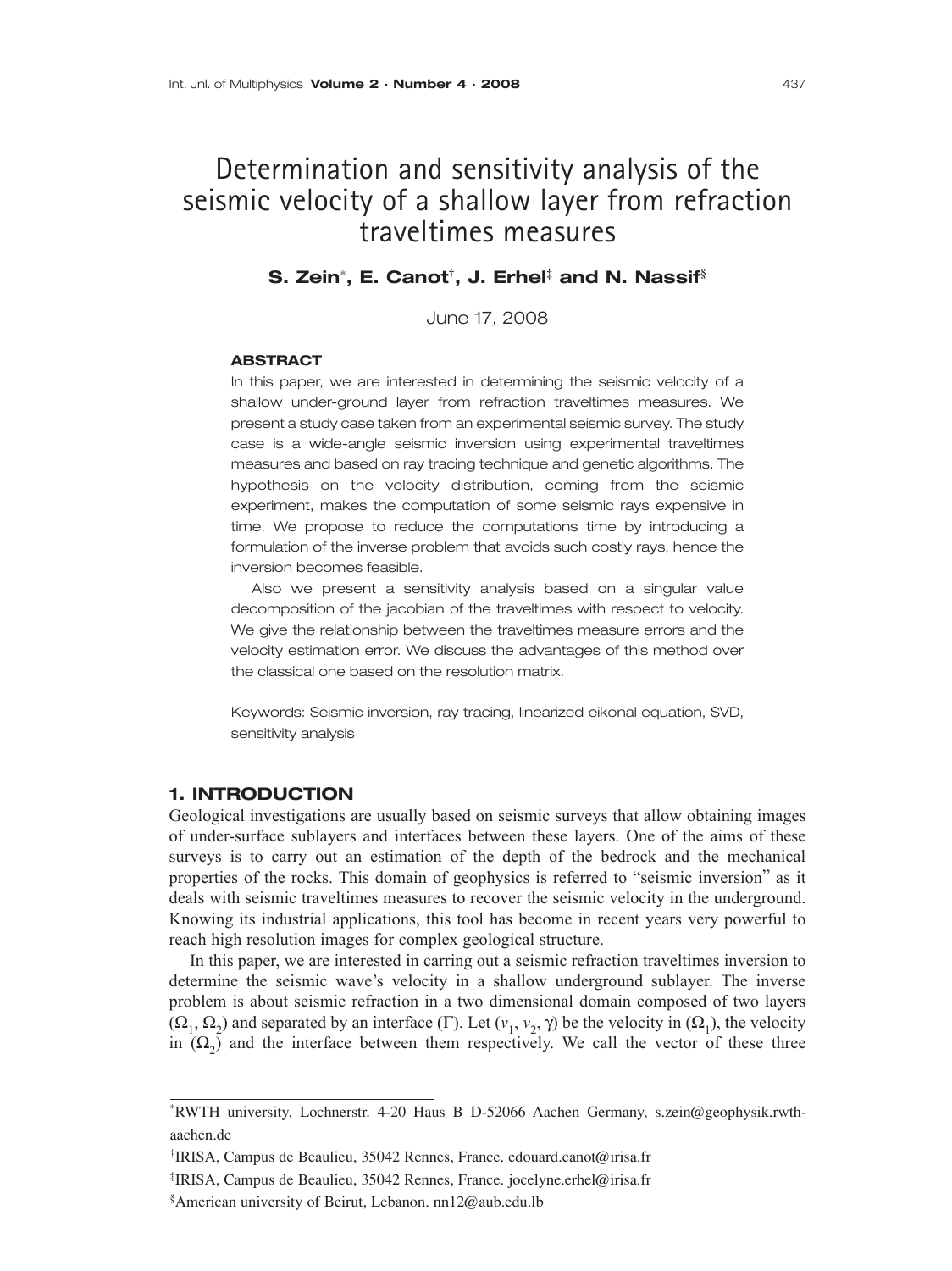functions the continuous velocity distribution. Seismic traveltimes *T* are related to the wave's velocity through the Eikonal equation:

$$
\left(\frac{\partial T}{\partial x_1}\right)^2 + \left(\frac{\partial T}{\partial x_2}\right)^2 = \frac{1}{v^2(x)}\tag{1}
$$

where  $v(x)$  is the wave's velocity at point x of the domain. Highlights of this model are presented in section 2.

A seismic traveltime inversion seeks to find the distribution of the wave's velocity  $(v_1, v_2, \gamma)$ in the underground from an array  $d$  of  $N_T$  experimental traveltime measures corresponding to some positions of the seismic source  $s_i$  and the receiver  $r_i$ ,  $i = 1 \ldots N_T$ . The choice of the model space and the data space, to which belong the velocity distribution and the traveltimes measures, will be presented in section (3). The inverse problem is usually formulated as a nonlinear least squares optimization problem with a cost function  $(d - BT (v))'C_d^{-1}(d - BT (v))$ being the misfit function between the vector of experimental data *d* and simulated traveltimes vector  $BT(v)$  for a given seismic velocity  $v, B$  is the operator that gives an array of values of *T* (*v*) for the pairs  $(s_i, r_i)$  and  $C_d$  is the data covariance matrix (see [1], [2] and [3]). The nonlinear least squares problem is solved using stochastic ("genetic algorithms") and/or deterministic methods. The literature associated with these two classes of methods is huge and no attempt to review it shall be made in this paper.

In both cases it is assumed that, for any velocity distribution  $(v_1, v_2, \gamma)$ , the Eikonal solver must provide a vector  $BT(v)$  of  $N<sub>T</sub>$  elements to be able to calculate the misfit function. In many applications this condition is trivial. However, when the depth of the interface  $\gamma$  is very smaller then the distance between the source and the receiver (shallow layer), the computation of all the components of the vector *BT* (υ) may be computationally not feasible. The reasons of this are elucidated in paragraph (2.2). To overcome this difficulty we propose in section 5 a formulation of the inverse problem that avoids computing expensive traveltimes, thus allowing the inversion become feasible.

The sensitivity analysis of a mathematical model, describing a physical system, is the study of how errors in the output data (traveltimes measures) are affected by the perturbation of input parameters (seismic velocity). The process of producing a solution to an inverse problem is not complete without a sensitivity analysis of the solution with respect to the measure errors. Thus in addition, one must study the robustness or the quality of the solution, and not simply producing a single solution that minimizes an objective function. A common quantitative approach to study the sensitivity of the solution is the computation of the diagonal elements of the resolution matrix. As explained in [4], [5] and [6], the expression of the resolution matrix is derived by assuming that the traveltime measures are noise free. This is why this commonly used method does not provide a direct relation between the estimation error of the velocity distribution and the measure errors.

In this paper, we consider a class of sensitivity analysis methods called optimal vectors method. It is based on computing the singular value decomposition (SVD) of the jacobian of the output data with respect to the input parameters (see [7] and [8]). This method gives a relationship between the level of noise in the traveltime measures and the estimation error of the velocity distribution. Such alternative enables us to find the parameters of the velocity that are identifiable by inversion together with the traveltimes measures which are significantly involved in the inversion. This sensitivity analysis method is compared with the classical resolution matrix method which is usually used in the seismic inversion. To present the advantages of SVD based method over resolution matrix one, we propose a study case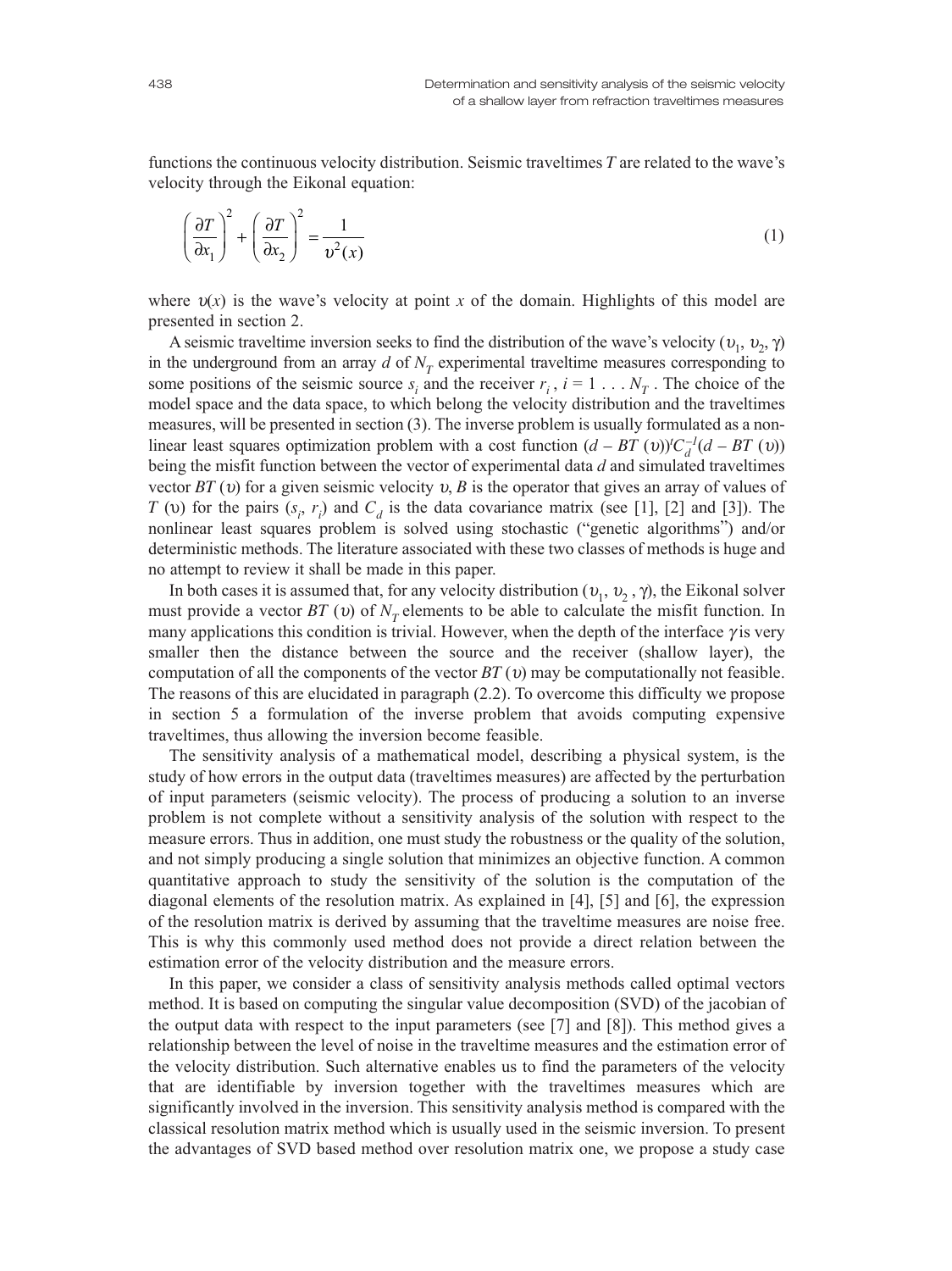

Figure 1 Seismic ray in a geological domain with two layers.

taken from a seismic survey. The choice of our study case is motivated by two points. First, the classical resolution matrix method is not appliable in this case but the SVD based one gives reliable results. Second, we are considering a simple and realistic case of seismic inversion where it is easy to predict intuitively the sensitivity analysis results and to verify the validity of the method.

## **2. THE FORWARD PROBLEM**

The forward problem seeks to compute the traveltime of a seismic wave knowing the velocity distribution. The PDE that relates these two quantities is the Eikonal equation. This equation represents the basis of our work. It is shown here how it can be derived from the wave equation. For simplicity, the wave equation is considered only with acoustic case (seismic waves in a fluid). The derivation of the Eikonal equation from elastic wave equation (seismic waves in a solid) is very similar but it takes more steps in the mathematical development. The geological domain  $\Omega$  that represents the underground where the seismic survey is done is two-dimensional and consists of two unbounded horizontally supperposed layers ( $\Omega_1$ ,  $\Omega_2$ ) separated by an unknown interface γ (see Figure 1).

2.1. THE EIKONAL EQUATION

Eikonal equation is derived from the waves equation:

$$
\nabla^2 \pi = \frac{1}{v^2(x)} \ddot{\pi}.
$$
 (2)

where  $\pi : \Omega \times \mathbb{R}^+ \to \mathbb{R}$  is the pressure field due to the wave's propagation and  $v(x)$  is the spatially varying seismic wave's velocity. Practically, such wave will be referred to as "seismic ray". Its main features are as follows (see 1):

1. v is defined on a compact support subset of  $\Omega$  that includes the source, the receiver and also intersect  $γ$ . The velocity of the seismic wave in the domain is supposed to be continuous except along the interface γ.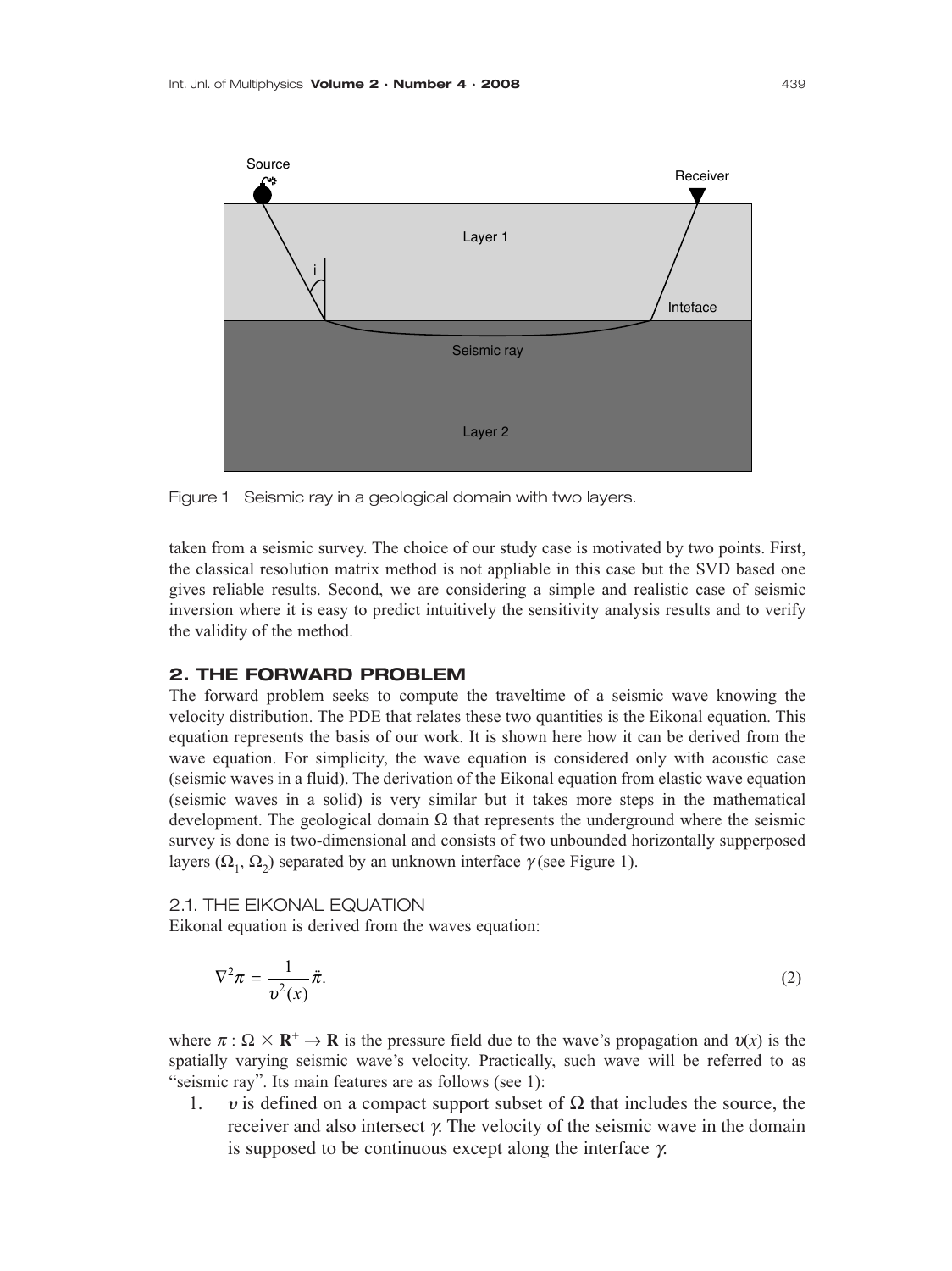2. Thus, ray shooting must have an incidence angle that allows fulfillment of point one.

The Eikonal approach to the Eqn. (2) seeks solutions in the high frequency domain, where an appropriate approximation of the solution  $\pi$  is sought in the form:

$$
\pi(x, t) = \prod(x) \exp[-i\omega(t - T(x))]. \tag{3}
$$

The functions  $\Pi(x)$  and *T* (*x*) represent respectively the amplitude and the traveltime of the wave at point *x*.

Injecting equation (3) in (2) leads to:

$$
-\omega^2 \prod[\|\nabla T\|^2 + 1/\nu^2] + i\omega[2\nabla \prod \nabla T + \prod \nabla^2 T] + \nabla^2 \prod = 0, \,\forall \omega. \tag{4}
$$

By neglecting  $\nabla^2\Pi = 0$  and by setting all the coefficients of the powers of  $\omega$  to zero, one deduces two main equations, the first of which is the transport equation obtained by setting to zero the coefficient of  $\omega$ :

$$
2\nabla \prod \cdot \nabla T + \prod \nabla^2 T = 0 \tag{5}
$$

The second equation obtained by setting to zero the term of Eqn. (4) in  $\omega^2$  gives Eikonal model:

$$
\|\nabla T\|^2 = \left(\frac{\partial T}{\partial x_1}\right)^2 + \left(\frac{\partial T}{\partial x_2}\right)^2 = 1/v^2(x)
$$
\n(6)

This is a nonlinear first order PDE relating the wave's traveltime  $T(x)$  to the wave's velocity. If we let  $p_i = \frac{\partial T}{\partial x_i}$ ,  $i = 1, 2$  be the components of the slowness vector and  $H(x, p) = \frac{1}{2} \left\{ ||p||^2 - 1/v^2 \right\}$  be the Hamiltonian function an equivalent form of the Eikonal equation is:  $i = \frac{\partial I}{\partial x_i}, i$  $=\frac{\partial T}{\partial x_i}, i=1,2$ 

$$
H(x, p) = 0.\tag{7}
$$

More details details about the Eikonal equation or the seismic ray theory in general can be found in [9] where the existence of the solution is obtained using the method of characteristics. This method seeks to replace the nonlinear first order partial differential equation (7) with a system of ordinary differential equations along a special curve called characteristic or seismic ray travel curve. Specifically, let *x*(*s*) be a parametric representation of the characteristic curve with a parameter *s*,  $T(s) = T(x(s))$  and  $p(s) = \nabla T(x(s))$ . By by formally differentiating equation (7) respect to *s*, we obtain: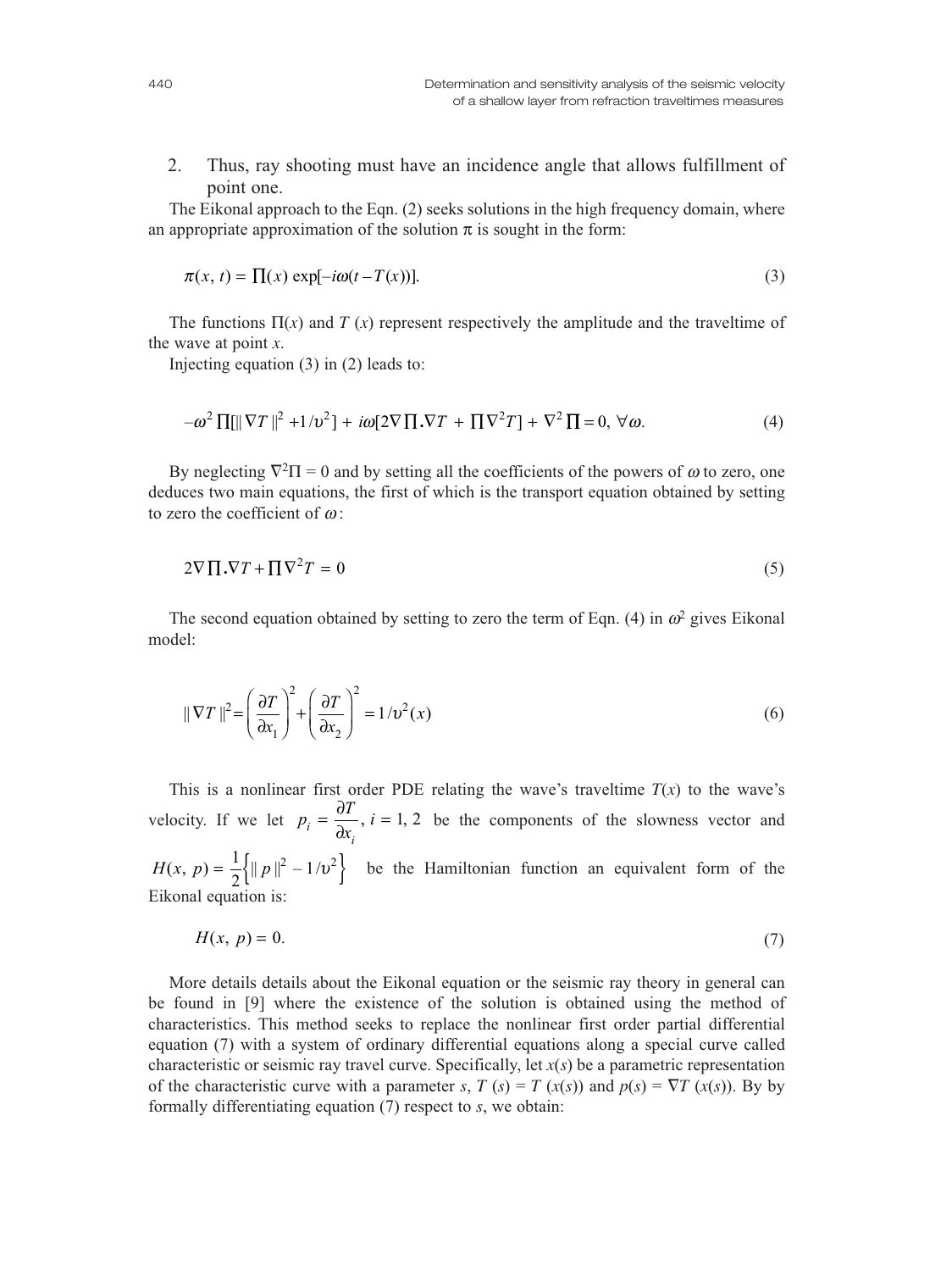$$
\nabla_x H \frac{dx}{ds} + \nabla_p H \frac{dp}{ds} = 0
$$
\n(8)

This equation is satisfied when the characteristics obey to the follows system (see([10])):

$$
\begin{cases}\n\frac{dx}{ds} = \nabla_p H \\
\frac{dp}{ds} = -\nabla_x H\n\end{cases}
$$
\n(9)

Differentiating  $T(x(s))$  along the characteristic curve we obtain an additional information for transporting *T* along the curve:

$$
\frac{dT(x(s))}{ds} = \nabla_x T \frac{dx}{ds} = p \cdot \nabla_p H \tag{10}
$$

Replacing *H* with  $\frac{1}{2}$  { $||p||^2 - 1/\nu^2$ }, Eikonal equation can be equivalently formulated through the characteristic system:

$$
\begin{cases}\n\frac{dx}{ds} = p \\
\frac{dp}{ds} = \frac{1}{2} \nabla \left( \frac{1}{v^2} \right) \\
\frac{dT}{ds} = \frac{1}{v^2}\n\end{cases}
$$
\n(11)

where  $s \in [0, s_{max}]$  with  $s_{max}$  to be determined by solving the first four equations of (11) (that are independent from *T* ) in a way whereby the seismic ray originates at the source, intersects ( $\gamma$ ) and ends up by reaching the receiver when  $s = s_{max}$ . The resulting travel curve  $(Γ)$ , is then used to obtain the the total traveltime by integrating the fifth equation over  $(\Gamma)$ :

$$
T = \int_{0}^{S_{max}} \frac{ds}{v^{2(x(s))}}.
$$
\n(12)

The initial conditions on  $x(s)$  and  $p(s)$  are given by

$$
x(0) = x_{source} \tag{13}
$$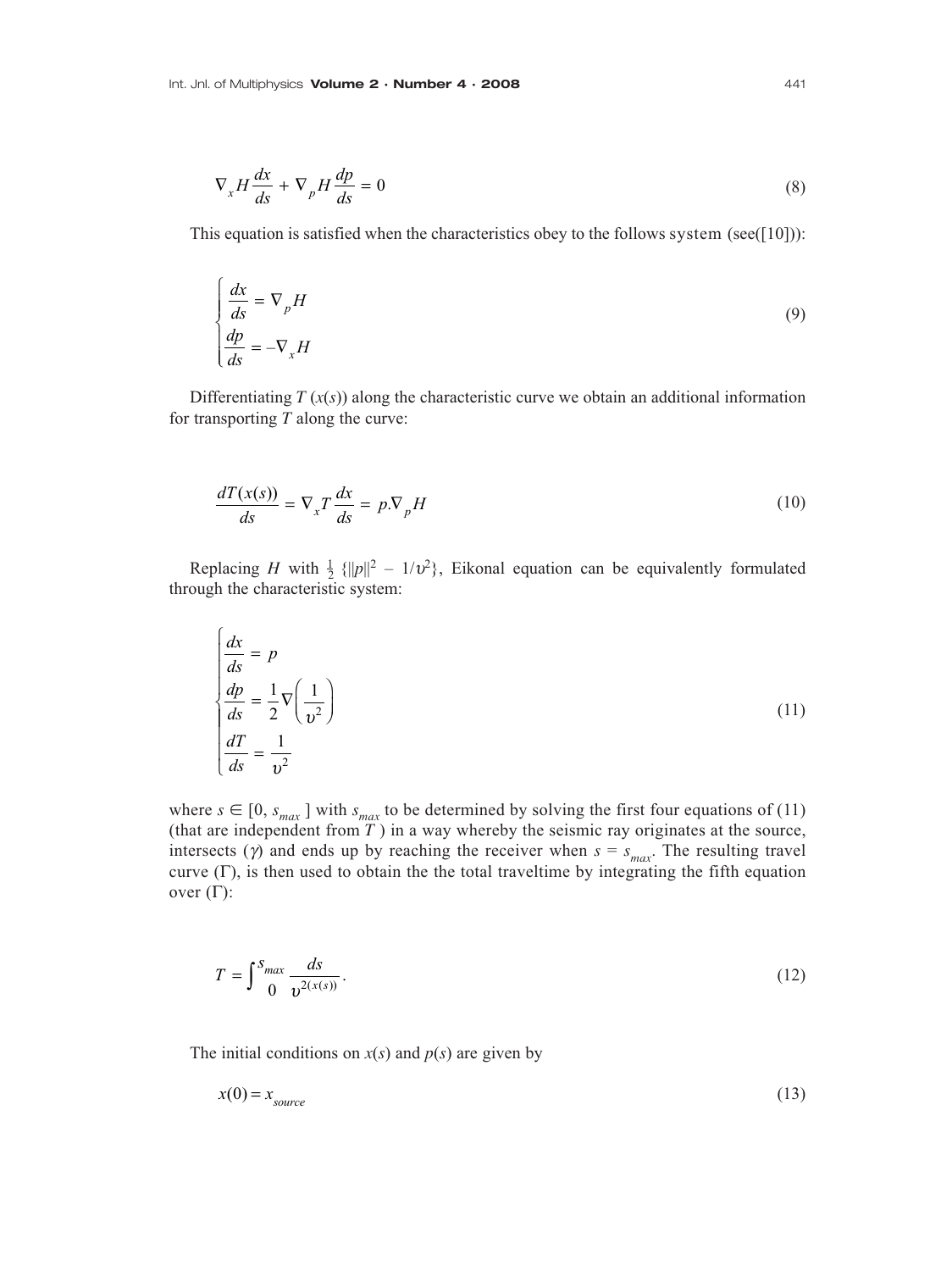$$
p(0) = (\cos(\alpha) / \nu_1(x(0)), \sin(\alpha) / \nu_1(x(0)))
$$
\n(14)

where  $\alpha$  is the direction of the ray at the source, to be determined by the shooting method technique.

## 2.2. THE SHOOTING METHOD

In the case of the seismic survey, each ray is composed of three segments (see Figure 1) and has a discontinuity when the ray hits the interface  $\gamma$ . The discontinuity is handled using the Snell-Descartes law (see [9]). The computation of the ray is done in three steps:

1. The ray leaves the source  $(x(0) = x_{source}$  with an angle  $\alpha$  with respect to the horizontal such that  $\alpha \ge \alpha_0$ ; so this minimal angle  $\alpha_0$  would permit the ray to hit the interface  $\gamma$  and penetrate in the second layer. As such, the ray direction is given by:  $p(0) = (\cos(\alpha)/\upsilon(x(0)), \sin(\alpha)/\upsilon(x(0))).$ 

The initial value problem (11) is then solved in  $\Omega_1$  using improved Euler scheme leading to an intersection point  $Q_1 = x(s_1)$ ,  $s_1$  being the curvilinear coordinate of  $Q_1$ .

- 2. The Snell-Descartes law is then used to obtain  $p_1$ , the new direction of the ray in  $\Omega_2$ , from  $(x(s_1), p(s_1))$  in  $\Omega_1$ . Similarly to step 1, the initial value problem (11) is solved in  $\Omega_2$  until the ray hits the interface at  $Q_2 = x(s_2)$ , the second point of intersection of the ray with the interface which curvilinear coordinate  $s_2$ .
- 3. Once more the new direction of the ray in  $\Omega_1$ ,  $p_2$ , is obtained from  $(x(s_2))$ ,  $p(s_2)$ ) using Snell-Descartes law and System (11) is solved in  $\Omega_1$  with in initial conditions  $(x(s_2) = Q_2$  and  $p(s_2) = p_2$ ) until the ray hits the surface of the domain at point  $x_{\text{final}}$ .

Note that  $x_{final}$  depends on  $\alpha$ , the direction of the ray at the source. The shooting method technique aims to find  $\alpha$  for which  $x_{final}(\alpha) = x_{receiver}$  so that the computed ray connects the source to the receiver. The implementation of the method considered is in two steps:

- 1. Define for  $\alpha$  an interval of existence  $[\alpha_{min}, \alpha_{max}]$  such that both  $\alpha_{min}$  and  $\alpha_{max} \ge$  $\alpha_0$ . In our study case, one must have  $|\alpha_{min} - \alpha_{max}| \approx 10^{-3}$  rad and  $x_{receiver}$  belongs to the segment defined by  $x_{final}$  ( $\alpha_{min}$ ) and  $x_{final}$  ( $\alpha_{max}$ ).
- 2. Shoot *N* rays having  $\alpha \in [\alpha_{min}, \alpha_{max}]$ ,  $N \approx 1000$ , then pick the two values of  $\alpha$ ,  $\alpha_1$  and  $\alpha_2$  for which  $|x_{final}(\alpha) - x_{receiver}|$  is the smallest. Given that the width of the interval  $[\alpha_{min}, \alpha_{max}]$  is  $O(10^{-3})$ , this implies that  $\alpha$  will be determined with at least 6 significant figures and  $x_{final}(\alpha)$  is very sensitive to  $\alpha$ .

3. Using  $\alpha_1$ ,  $\alpha_2$  apply the secant method solve the equation  $x_{final}$  ( $\alpha$ ) =  $x_{receiver}$ .

However, for some velocity distributions ( $v_1$ ,  $v_2$ ,  $\gamma$ ), solving the equation  $x_{\text{final}}$  ( $\alpha$ ) =  $x_{recovery}$  may require *N* shots of rays with  $N \ge 1000$  and the simulation of the forward problem becomes very expensive in computations. To overcome this difficulty, we propose in section 5 a formulation that avoids such expensive ray shooting thus allowing the inversion to become feasible in time execution.

## **3. MODEL SPACE AND DATA SPACE**

The model space, the space in which we are seeking the velocity distribution ( $v_1, v_2, \gamma$ ), has to guarantee the existence of *G* the Jacobian of *BT* (υ) because it will be needed to perform the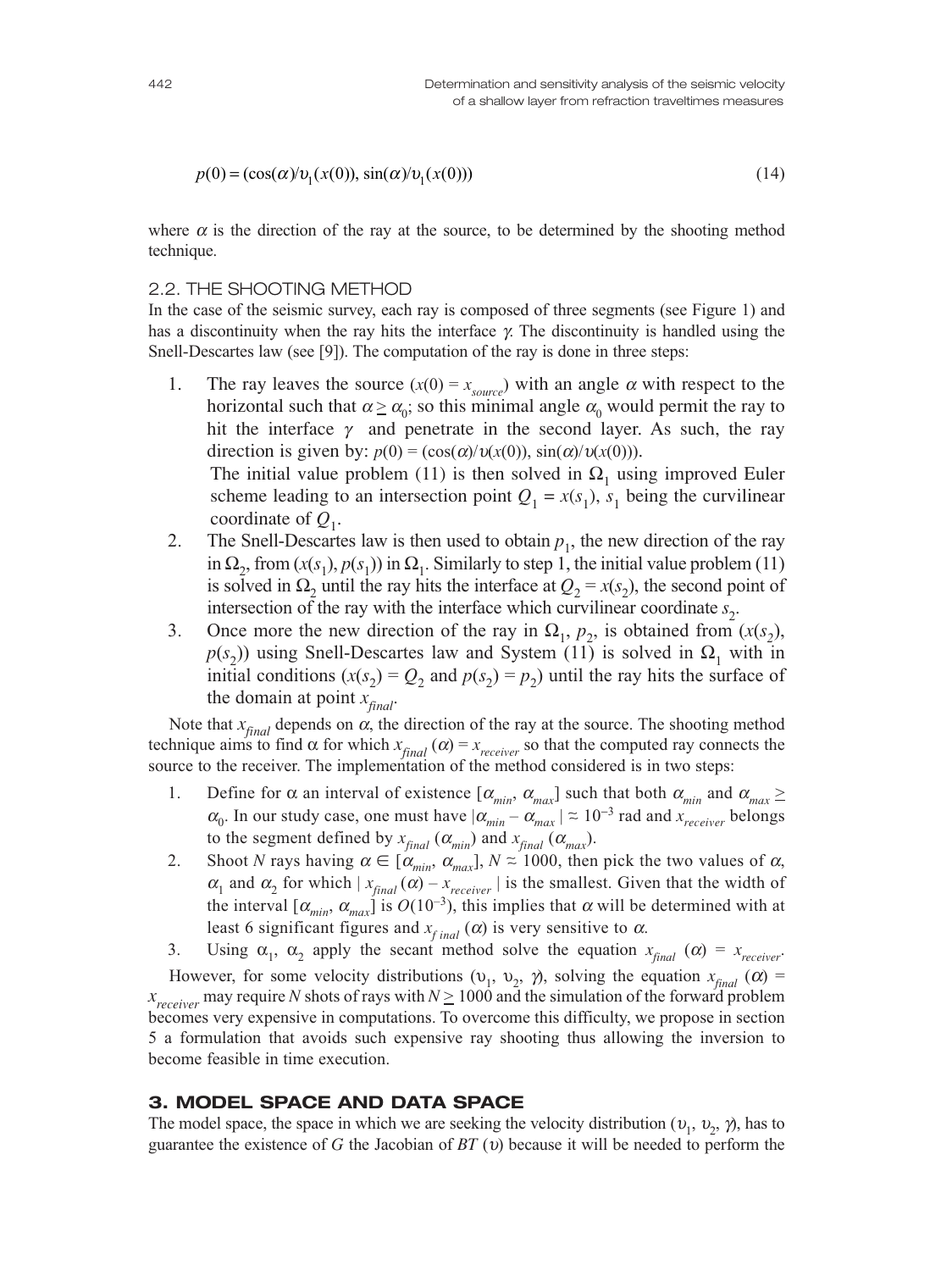

Figure 2 Parametrization of a geological domain of two layers: bilinear interpolation of  $1\overline{\phantom{1}}$  in each cell and a broken line interface.  $v^2$ 

sensitivity analysis. The theoretical basis of the choice of the functional space of  $(v_1, v_2, \gamma)$  is given in ([11]). One must seek for  $(v_1, v_2, \gamma)$  in  $\mathcal{V} = (H^1(\Omega_1), H^1(\Omega_2), H^1(\Gamma))$  with  $H<sup>1</sup>$  the Sobolev first order space. For practical reasons  $V$  has to be discretized into a finite space  $V^h$  using a regular grid of points and some interpolation functions.  $\mathcal{V}^h$  is the space of the unknown velocity and  $\mathbb{R}^{N_T}_+$  is the data space, where  $N_T$  is the number of traveltimes measures.

Bilinear function's are used to define  $V^h$ . We consider to represent the domain with a rectangular grid of three horizontal lines and *M* vertical lines (see Fig. 2). The coordinates of the nodes of the grids are in  $\{0, z_1, z_2\} \times \{0, x_1, \ldots, x_M\}$  where  $\{0, z_1, z_2\}$  are the depths of the horizontal lines and  $\{0, x_1, \ldots, x_M\}$  are the positions of the vertical lines. We denote by  $u(x) = v_1(x)$  if  $x \in \Omega_1$  or  $v(x) = v_2(x)$  if  $x \in \Omega_2$ . The velocity distribution  $(v_1, v_2, \gamma)$  is approximated by  $(v_1^h, v_2^h, \gamma^h)$  such that in each cell  $(\frac{1}{v})^2$  is replaced by a bilinear function that interpolates it at the four nodes of the cell. Thus in each cell  $v(v)$  is approximated by  $v^h(x)$ such that:

$$
\left(\frac{1}{v^h}\right)^2 = a_0 + a_1 x_1 + a_2 x_2 + a_3 x_1 x_2.
$$
\n(15)

The discretisation of the velocity in the upper layer  $v_h^I$  depends on the the values of  $v_1$ at the nodes of the grid in the upper layer:  $(v_1(x_1, 0), \ldots, v_1(x_M, 0))$  and  $(v_1(x_{1+M}, z_1), \ldots, v_M(x_M, 0))$  $v_1(x_{2M}, z_1)$ .

Similarly, the discretisation of the velocity in the lower layer  $V_2^h$  depends on the values of  $v_2$  at the nodes of the grid in the lower layer:  $(v_2(x_1, z_1), \ldots, v_2(x_M, z_1))$  and  $(v_2(x_{1+M}, z_2), \ldots, v_2(x_{2M}, z_2)).$ 

The interface is taken as a broken line having its nodes on some edges of the grid. The coordinates of the nodes of the interface are  $(x_i, z_i^{int})$ ,  $i = 1, ..., M$  where  $\{z_i^{int}\}$  are the depths of the nodes of the interface.

We denote by *m* the vector of all the parameters on which depend the discreet velocity distribution  $(v_1^h, v_2^h, \gamma^h)$ :

$$
m = \{ (v_1(x_1, 0), \dots, v_1(x_M, 0), v_1(x_1 +_M, z_1), \dots, v_1(x_{2M}, z_1))
$$
 (16)

$$
\cup (v_2(x_1, z_1), \dots, v_2(x_M, z_1), v_2(x_{1+M}, z_2), \dots, v_2(x_{2M}, z_2)
$$
\n(17)

$$
\bigcup (z_1^{int}, \dots, z_M^{int}) \} \in \mathcal{V}^h \tag{18}
$$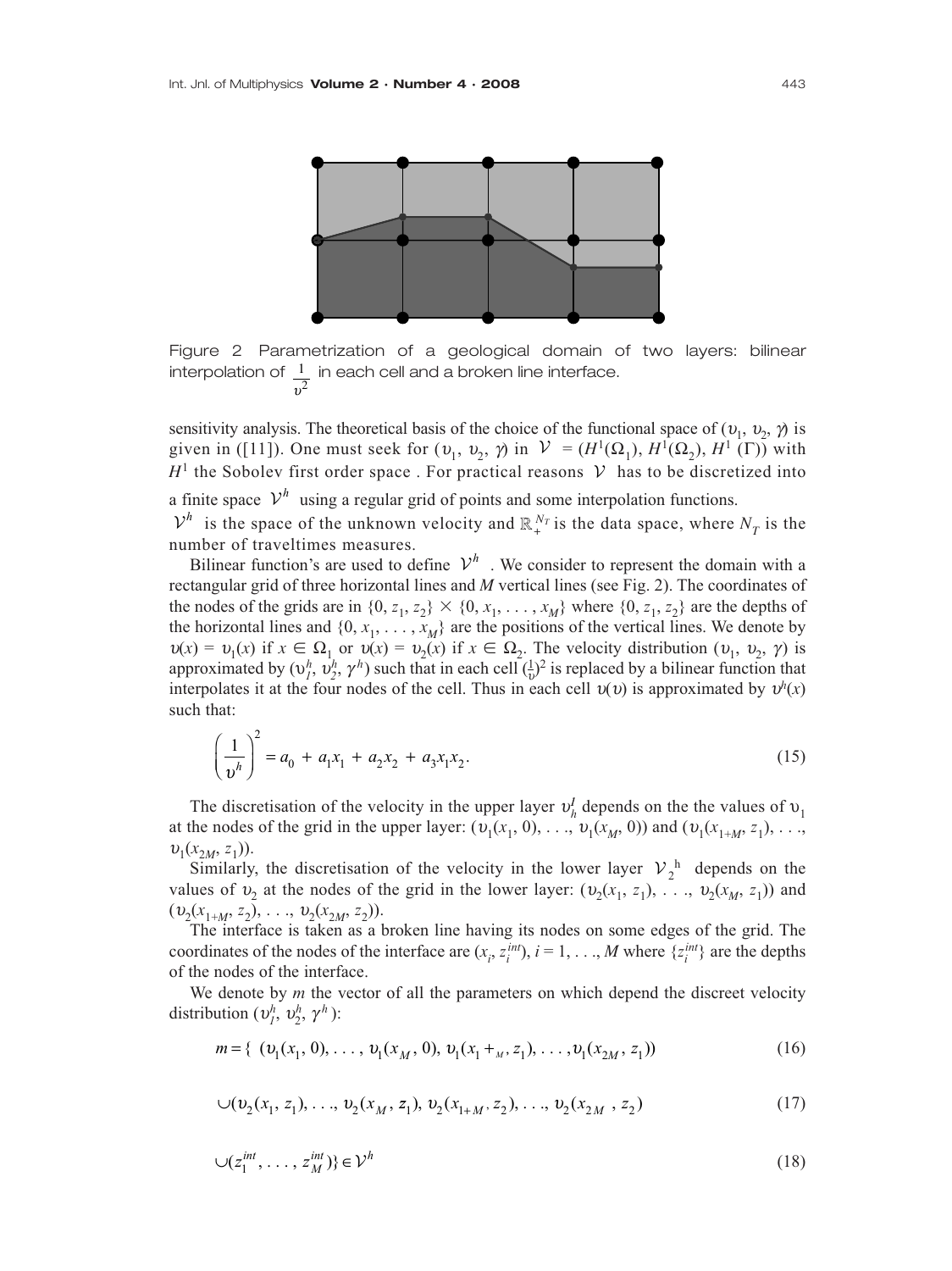$\mathcal{V}^h \subset \mathbb{R}_+^{5M}$  is defined as the set of functions  $v(x)$  such that  $1/v^2$  is a bilinear function over each cell of the grid and discontinuous along the interface between the two layers. The inverse problem is seeking  $m \in \mathcal{V}^h$  given the array of traveltime measures  $d \in \mathbb{R}_+^{N_T}$ .

# **4. FRÉCHET DERIVATIVE OF THE TRAVELTIME WITH RESPECT TO THE VELOCITY**

Our study is restricted to the sensitivity of the traveltimes with respect to the velocity model only since it is known that in the wide angle context traveltimes are less sensitive to interface's shape than velocity (see [4]). On the basis that the pair  $(T, v)$  solves the inverse problem  $T = F(v)$ , where *F* is the eikonal solver, we seek the Fréchet derivative F' (υ) so as

$$
\delta T \approx F'(\nu) \delta \nu.
$$

For such purpose we start by linearizing Eikonal equation. If  $\Gamma_k$  is the ray connecting a fixed source to a receiver k, let:

$$
T_k = \int_{\Gamma_k} \frac{ds}{v^2} \tag{19}
$$

where  $v(x)$  is the velocity field associated with the seismic ray  $\Gamma_k$ . Let now  $\delta$  be the perturbation operator:  $\delta v$  and  $\delta T_k$  are the perturbations of the velocity and the traveltime respectively. A first order Taylor expansion about <sup>υ</sup> leads to:

$$
\frac{1}{(v+\delta v)^2} = \frac{1}{v^2} - 2\frac{\delta v}{v^3} + O((\delta v)^2) \Leftrightarrow \delta\left(\frac{1}{v^2}\right) = -2\frac{\delta v}{v^3} + O((\delta v)^2)
$$
\n(20)

 $\ddot{\phantom{a}}$ 

thus

$$
T_k + \delta T_k = \int_{\Gamma_k + \delta \Gamma_k} \frac{ds}{(v + \delta v)^2} = \int_{\Gamma_k} \left( \frac{1}{v^2} - 2 \frac{\delta v}{v^3} \right) ds + \int_{\delta \Gamma_k} \left( \frac{1}{v^2} - 2 \frac{\delta v}{v^3} \right) ds + O(\left( \delta v \right)^2) \tag{21}
$$

The integral over δΓ is equal to zero from the Fermat principle with fixed endpoints (see [4]). Thus we find:

$$
\delta T_k = \int_{\Gamma_k} \delta \left( \frac{1}{v^2} \right) ds + O((\delta v)^2)
$$
\n(22)

On the other hand note that

$$
\int_{\Gamma_{k}} \delta\left(\frac{1}{v^2}\right) = \sum_{i} \int_{\Gamma_{k,i}} \delta\left(\frac{1}{v^2}\right),
$$

 $Γ_{k,i}$  being the intersection of  $Γ_k$  with a grid cell *i*. Replacing  $v$  by  $v^h$  and using expression (15):

$$
\delta T_{k,i} = \int_{\Gamma_{k,i}} \left( \delta a_0 + \delta a_1 x_1 + \delta a_2 x_2 + \delta a_3 x_1 x_2 \right) ds \tag{23}
$$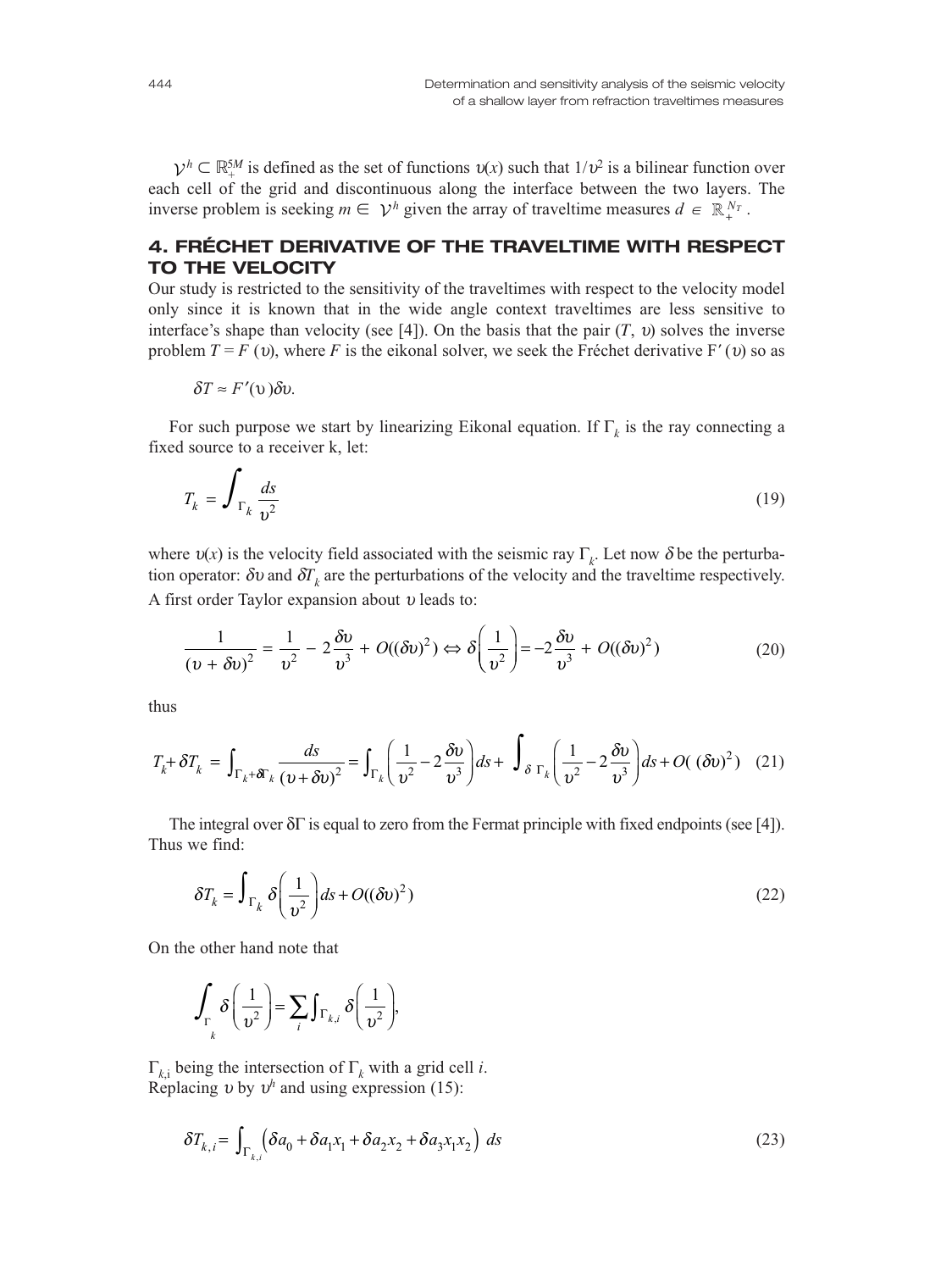$$
= \delta a_0 \int_{\Gamma_{k,i}} ds + \delta a_1 \int_{\Gamma_{k,i}} x_1 ds + \delta a_2 \int_{\Gamma_{k,i}} x_2 ds + \delta a_3 \int_{\Gamma_{k,i}} x_1 x_2 ds \tag{24}
$$

Assembling (23) for all the cells *i* of the grid and all rays *k*, the linearized Eikonal equation becomes in a matrix form:

$$
\delta T = J \delta a \tag{25}
$$

where,  $a \in \mathbb{R}^{8M}$  is an array of the coefficients of all the bilinear forms used to approximate  $\frac{1}{v^2}$  over the grid cells and  $J \in \mathbb{R}^{N_T \times 8M}$  the Jacobian matrix deduced from Eqn. (23).

Equation (25) can be rewritten in terms of the value of  $u = (\frac{1}{v^h})^2$  at the grid nodes whereby  $a = Cu$  with  $C \in \mathbb{R}^{4M \times 8M}$  being the matrix of bilinear interpolation. Hence:

$$
\delta T = JC \delta u \tag{26}
$$

and

$$
F'(u) = JC.
$$

is the Jacobian matrix we are seeking to carry out the sensitivity analysis.

## **5. INVERSE FORMULATION**

A classical formulation of the inverse problem would be:

$$
\min_{m} \frac{1}{2} ||d - BT(m)||^2 \,. \tag{27}
$$

In this paper we do not give theoretical results about the existence and the uniqueness of the solution of this optimization problem (see [12] and [13]). However we know from ([11] and [14]) that this optimization problem is ill posed and one has to add regularization terms and/or constrains to the cost function in order to guarantee the well posedness of the problem. In the following two subsections we present the regularized version and the constrained version.

5.1. REGULARIZED INVERSE FORMULATION AND RESOLUTION MATRIX BASED SENSITIVITY ANALYSIS

With the first possibility, the inverse problem is formulated as follows:

$$
\min_{m} \frac{1}{2} ((d - T(m)) {}^{t}C_{d}^{-1}(d - T(m)) + \eta(m - m_{0}) {}^{t}C_{m}^{-1}(m - m_{0}))
$$
\n(28)

where  $m_0$  is some reference discreet velocity distribution,  $C_m$  is a covariance matrix of the discreet velocity distribution and  $\eta$  is a damping factor. The solution of (28) is the discreet velocity distribution *m*<sup>∗</sup> such that the gradient of the cost function in (28) is null at *m*<sup>∗</sup>: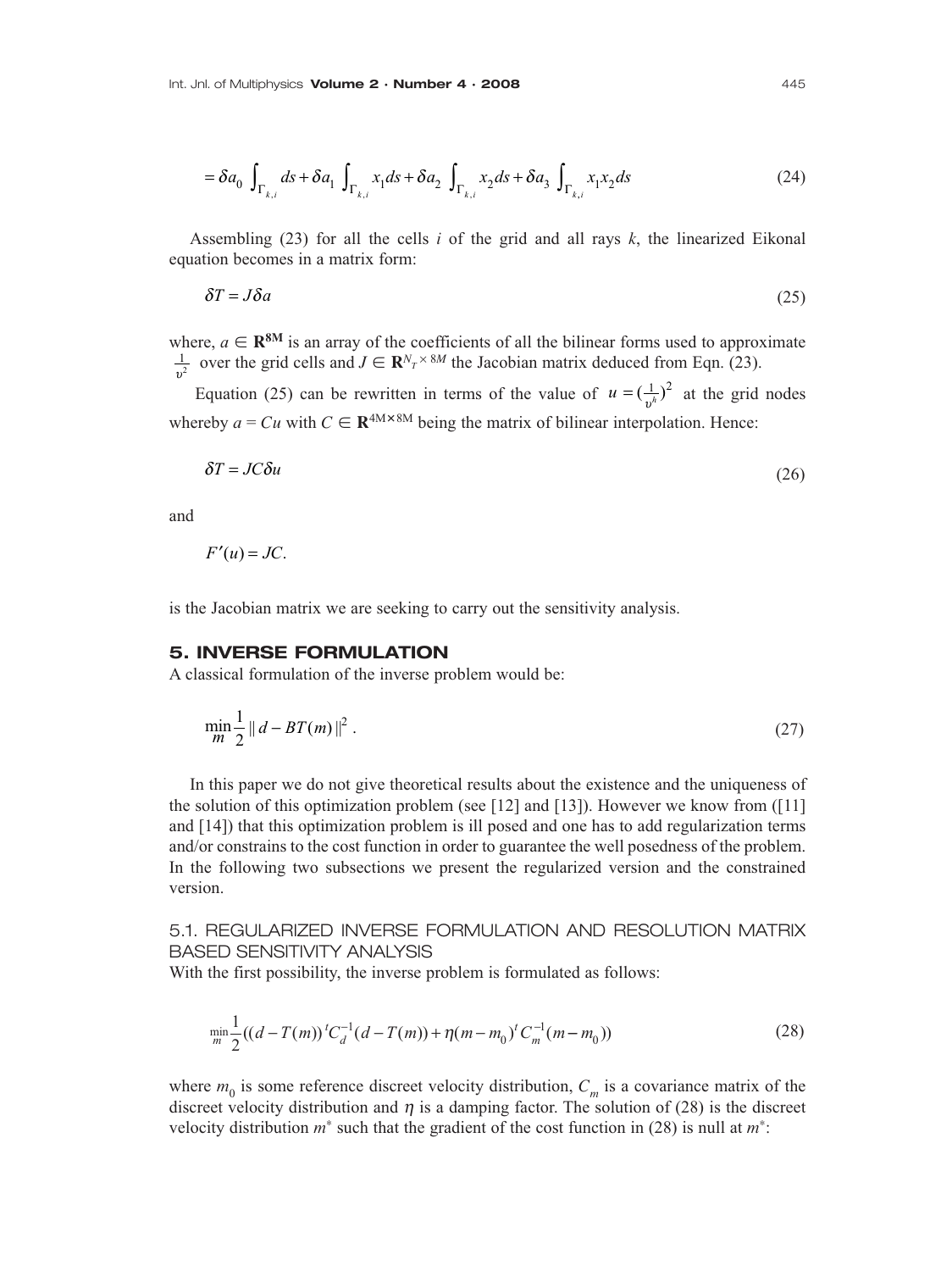$$
Gt Cd-1 (d - T(m*)) + \eta Cm-1 (m* - m0) = 0,
$$
\n(29)

with *G* is the jacobian matrix  $(G_{ij} = \frac{\partial B T(m) j}{m} )$ . This equation can be solved using an iterative method such as the Gauss-Newton method. A sequence of discreet velocity distributions  $m_k$ is constructed as follows:  $=\frac{\partial BT(i)}{m_i}$ 

$$
m_{k+1} = m_k + [G^t C_d^{-1} G + C_m^{-1}]^{-1} (G^t C_d^{-1} (d - T(m_k)) - \eta C_m^{-1} (m_k - m_0))
$$
\n(30)

We keep updating  $m_k$  until the cost function is less then a tolerance value. Adding and retrieving  $G^t C_d^{-1} G(m^* - m_0)$ , to Eqn.(29) leads to:

$$
m^* - m_0 = (G^t C_d^{-1} G + n C_m^{-1}) G^t C_d^{-1} (d - B T(m^*) + G(m^* - m_0)).
$$
\n(31)

Let  $m_{true}$  be the true velocity distribution, we have  $d = BT (m_{true}) + \xi$  where  $\xi$  is the error measures. If we replace in the RHS of Eqn. (31)  $m^*$  by  $m_{true}$  and assume that  $\xi \equiv 0$  we obtain:

$$
m^* - m_0 = R(m_{true} - m_0),
$$
\n(32)

with  $R = (G^t C_d^{-1} G + \eta C_m^{-1}) G^t C_d^{-1} G$  the resolution matrix.  $=(G^t C_d^{-1} G + \eta C_m^{-1}) G^t C_d^{-1}$ 

This linear relationship between  $m^*$  and  $m_{true}$  stats that each element of  $m^*$  is a linear combination of the elements of  $m_{true}$ . The sensitivity analysis based on the resolution matrix consists in checking the values of the diagonal elements of *R*. If  $R_{ii}$  is close to 1 then the element  $m_i^*$  is estimated with a high precision. If  $R_i \le 0.7$  then it is usually considered that the estimation of  $m^*$ <sub>i</sub> is not reliable.

The major drawbacks of this method are that:

- it requires providing the covariance matrix  $C_m$  of the model. If this matrix is not provided ( $C_m = 0$ ), this leads to R = I and  $m^* = m_{true}$  which is not possible using noisy measures. So this method is only appliable in the case of the regularized formulation and not in case of the constrained formulation,
- it assumes that  $\xi = 0$  so there is no direct relationship between the measure errors and the accuracy of the estimated velocity distribution. With this method, it is not possible to know which parameters of the discreet velocity are not identifiable for a certain level of noise in the traveltimes measures.

# 5.2. CONSTRAINED INVERSE FORMULATION AND SVD BASED SENSITIVITY ANALYSIS

We choose to add constrains to 27 based on physical considerations. As outlined above, the refracted rays must have a certain curvature in order to be able to connect the source with the receiver, and given that the curvature of the ray is proportional to the gradient of the velocity we impose constrains on the gradient of the velocity to insure the wellposedness of the problem. The gradient of the velocity in the first and the second layer is considered bounded between the values  $G_{1, min}$ ,  $G_{1, max}$ ,  $G_{2, min}$ ,  $G_{2, max}$  respectively. We write also the implicit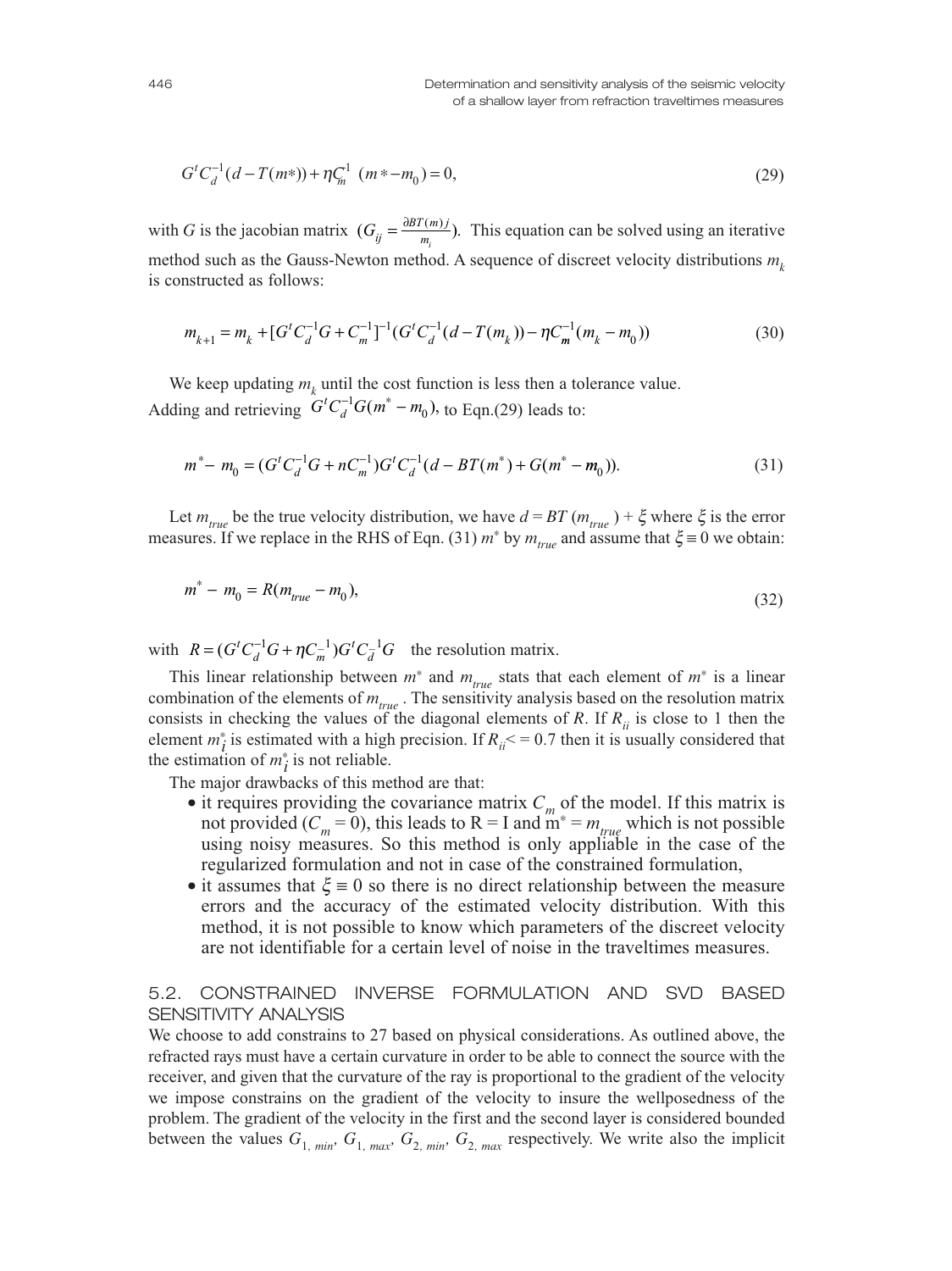formula  
to 
$$
1 \begin{cases} \min_{m} \|d - BT(m)\|^{2} \\ G_{1, min} < \|\nabla v_{1h}(x)\| < G_{1, max} \\ G_{2, min} < \|\nabla v_{2h}(x)\| < G_{2, max} \\ N_{R}(m) = N_{T} \end{cases}
$$
 (33)

To solve 33, one can use an iterative deterministic method such as the SQP augmented Lagrangian method in [14]. This method constructs a sequence of iterations  $m_k$  until iteration  $k$ such that  $||d-BT(m_k)||^2$ , the mean square misfit error, is less then a tolerance  $\varepsilon$ . One can *N*

note that the choice of  $\varepsilon$  is independent of  $N_T$ , the number of traveltimes measures.

The difficulty in our case is that the computation of all the elements of the vector  $BT(m_k)$ is not always possible.

Let  $B_c(m)$  be the operator that gives the available computed traveltimes, and  $A(m)d$  the corresponding traveltimes measures, where  $A = A(m) \in \mathbb{R}^{N_R(m) \times N_T}$  is the correspondence matrix  $((A)_{ii}(m) = 0$  or 1) between the measured data and the associated simulated traveltimes.  $||A(m)d - B_c(m)T(m)||^2$  is the mean square misfit error for the  $N_R(m)$  computed  $N_R(m)$ 

traveltimes. Our formulation of the inverse problem consists in finding the discreet velocity distribution *m* for which the number of computed traveltimes is maximal under the constrain that  $\frac{\|A(m)d - B_c(m)T(m)\|^2}{N_p(m)} < \varepsilon$ :  $\frac{D_c(n)}{N_p(m)}$  $\frac{-B_c(m)T(m)|^2}{N_R(m)} < \varepsilon$ 

$$
\overline{f} = \overline{f} \cdot \overline{f} \cdot \overline{f} \cdot \overline{f}
$$

formula  
\ntormutation 2\n
$$
\begin{cases}\n\max_{m} N_{R}(m) \\
G_{1, min} < ||\nabla v_{1h}(x)|| < G_{1, max} \\
G_{2, min} < ||\nabla v_{2h}(x)|| < G_{2, max} \\
\frac{||A(m)d - B_{c}(m)T(m)||^{2}}{N_{R}(m)} < \varepsilon\n\end{cases}
$$
\n(34)

We consider that formulations (1) and (2) are equivalent in the sens that:

- it is obvious that if *m*<sup>∗</sup> <sup>1</sup> is a solution for formulation 1 it is also a solution for the formulation 2:  $m^*$ <sup>1</sup> is the solution of formulation 2 which gives ( $N_R$  ( $m^*$ )  $=N_T$ ),
- if *m*<sup>∗</sup> *<sup>2</sup>* is a solution for the formulation 2 then

$$
\left| \frac{\| d - B(m_1^*)T(m_1^*) \|^2}{N_T} - \frac{\| A(m_2^*)d - B_c(m_2^*)T(m_2^*) \|^2}{N_R(m_2^*)} \right| = O(\varepsilon).
$$

We found that the constrained version gives more reliable results in our case, so we will be using this method in the numerical experiment.

We carry out a sensitivity analysis following the one given in [8].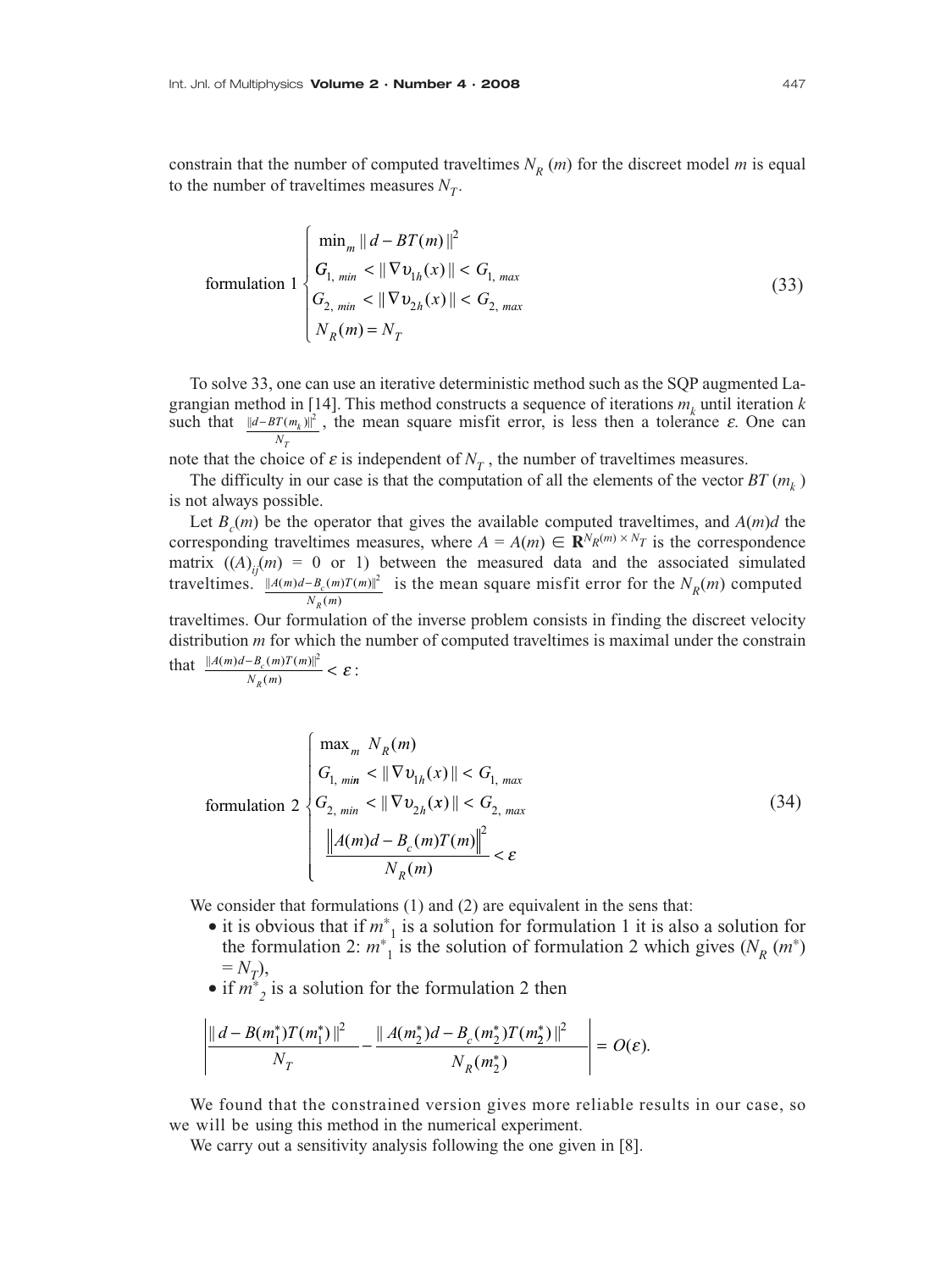Let  $n = N_T$ ,  $q = 4M$  ( $n >> q$ ) and consider the singular value decomposition (SVD) of the Jacobian matrix  $(F'(u))$  which was defined in section (4).

$$
F'(u) = W S V^T
$$

where  $W = [w_1, \ldots, w_n]$  and  $V = [v_1, \ldots, v_q]$  are orthogonal basis for traveltimes and velocity respectively:

$$
\delta u = \sum_{j=1}^{p} \delta u_j v_j
$$

$$
\delta T = \sum_{i=1}^{n} \delta T_i w_i
$$

One easily verifies that:

$$
\delta T_k = s_k \delta u_k, \ \forall k = 1, ..., q.
$$

Given that

 $F(0) = 0$ ,

A first order analysis yields to:

$$
0 = F(0) = F(u) - F'(u)u
$$

Thus

$$
||T|| = ||F(u)|| \approx ||F'u|| \tag{35}
$$

from the SVD of *F'*

$$
\|F'u\| < s_1\|u\|.\tag{36}
$$

Dividing Eqn. (5.2) by In eqn. (36) we obtain:

$$
\forall k, \frac{\left|\delta u_k\right|}{\|u\|} \le \frac{s_1}{s^k} \frac{\left|\delta T_k\right|}{\|T\|} \le \frac{s_1}{s^k} \frac{\left\|\delta T\right\|}{\|T\|} \tag{37}
$$

Let the accuracies on *u* and *T* be respectively  $\sigma_u$  and  $\sigma_T = \frac{\|\delta T\|}{\|T\|}$ . A singular parameter  $=\frac{||\delta T||}{||T||}.$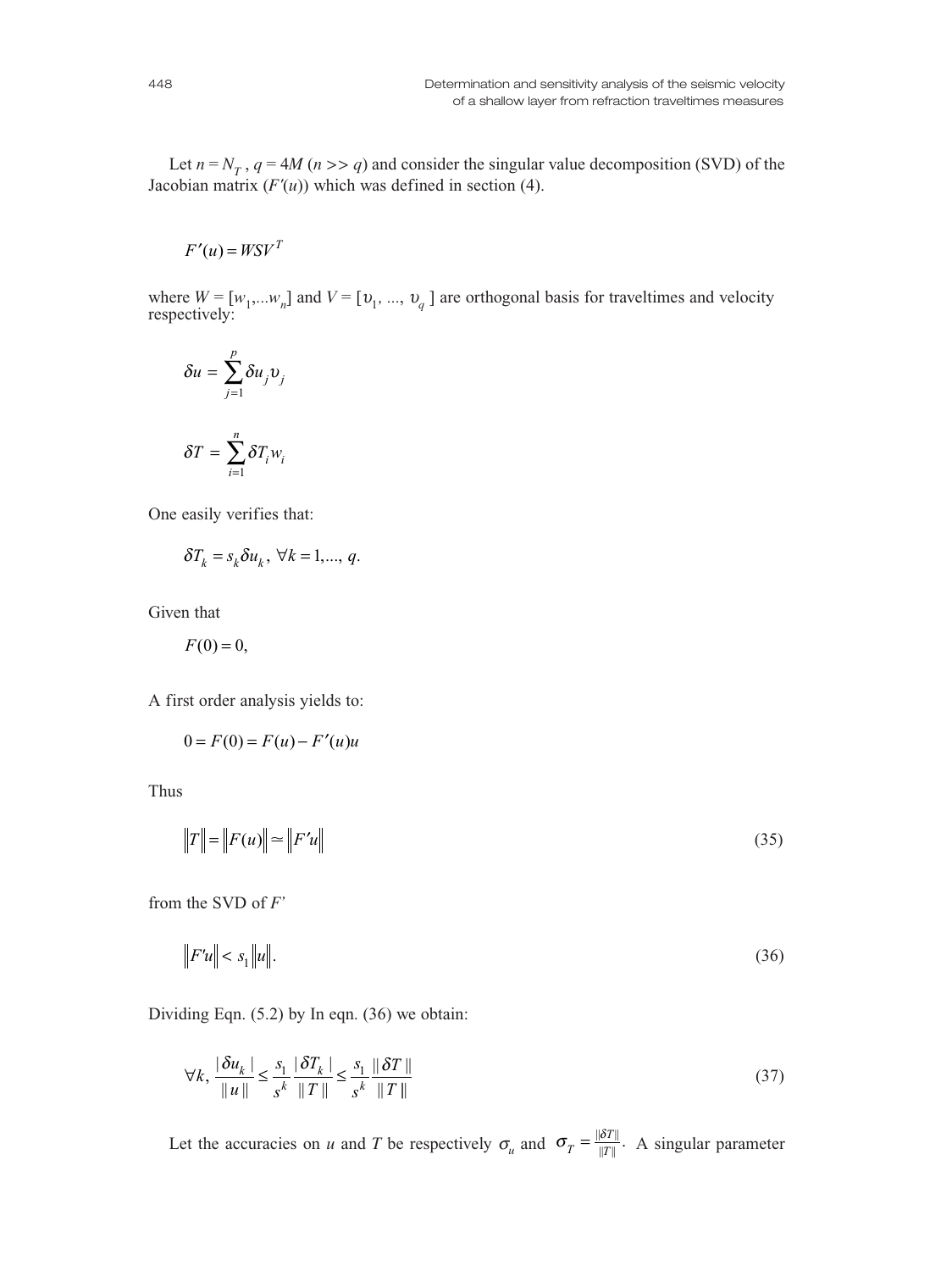

Figure 3 Geographical location of the survey: seismic sources (red stars) and recording stations (black dots).

 $u_k$  is identifiable iff  $\frac{|\delta u_k|}{||u||} \le \sigma_u < 1$ . Hence we have:

$$
\frac{s_k}{s_1} \ge \frac{\sigma_T}{\sigma_u} \ge \sigma_T. \tag{38}
$$

Otherwise, if there exists some *k* such that  $\frac{s_k}{s} \leq \sigma_r$ , then the estimation of the *k*<sup>th</sup> parameter in the singular basis can't be validated ([8]). Inequality (38) represents the forward relationship between the traveltime measure error and the error in the velocity estimation. It will be used in the seismic inversion in section 7.  $\frac{s_k}{s_1} \leq \sigma$ <sub>*T*</sub>  $\frac{k}{n} \leq \sigma_T$ ,

## **6. DATA ACQUISITION**

In 2002, the IFREMER<sup>1</sup> has done a seismic survey in Morocco. The goal of this survey is to study the structure of the margin of the Moroccan coast in the sea and in the underground. Figure (3) shows the geographical location of the survey. A linear profile 50*km* long is considered, 28 shoots (red stars) were done at the surface of the ground by shacking trucks. The signals were recorded by 25 different stations (black dots).

The recorded signals are processed to eliminate the noise as well as any other perturbing factor. The signal process is in four steps:

- 1. Correlation: the recorded signal is compared with the source signal to extract the significant response of the underground.
- 2. Summation: signals coming form the same source-receiver pair are summed to obtain an averaged signal by shoot.
- 3. Filtration: the correlation and averaged signals are filtered again to eliminate the residual noise.

Figure (4) shows a seismic section which is a compilation of all the processed signals.

In our case study, the observation of the seismic sections shows the existence of two signals which suggests the existence of two supperposed layers separated by an interface. This is the reason of considering in this paper a two dimensional domain of two layers. Typically, these two layers would be a layer of basalt ( $v_2 \approx 5000$  m.s<sup>-1</sup>) over a layer of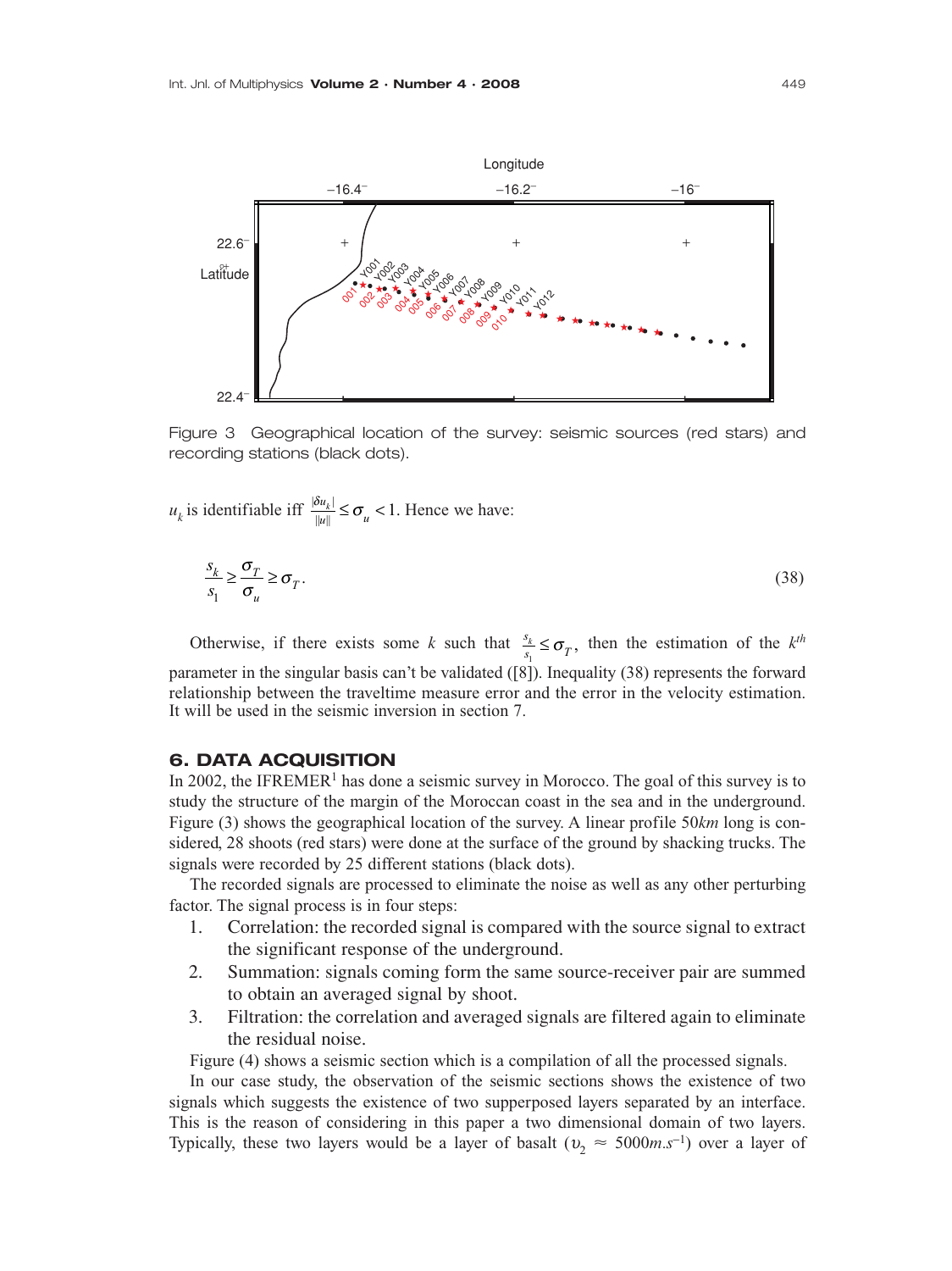

Figure 4 Seismic section: traveltimes of the first arriving signals.

sediments ( $v_1 \approx 2000$ *m.s*<sup>-1</sup>). One can deduce from these sections the traveltimes of the first arriving signals. Traveltimes represents the input data of the inverse problem. They are of type wide angle refraction because the first arriving signals have to propagate in the second layer where the velocity is much higher than in the first layer. This hypothesis with the range of distances between the source and the receiver put some constrains on the shape of the refrated rays. The ray must have an incident angle with the interface very close to the critical angle and it has to be slightly bended in the second layer to be able to propagate over a long distance near the subsurface (see Figure 1).

## **7. NUMERICAL RESULTS**

Traveltime measures are taken from the seismic experiment described in section 6 with  $N_T$  = 102 and  $\varepsilon = 0.1s$ .  $G_{1, min}$ ,  $G_{1, max}$ ,  $G_{2, min}$  and  $G_{2, max}$  are defined on the basis of prior geophysical information on the nature of underground. We solve the inverse problem with different values of *M*, the number of columns in the grid, to determine the number of columns needed to model accurately the physical domain. This approach is called a multi-scale approach. Results for different values of *M* are shown in table (1). One can deduce that the solution model with  $M = 5$  ( $N_p(m^*) = 76$ ) is sufficient to describe the underground structure studied in the survey. Velocity distribution and ray tracing corresponding to the solution model *m*<sup>∗</sup> are shown in Figures (5) and (6).

Next, a SVD of the Jacobian matrix about the solution *m*<sup>∗</sup> with *M* = 5 is computed. Figure (7) shows the singular values ratios  $(s_k / s_1, k = 1 \ldots q)$ . Following the criteria given in Eqn. (38) to define an identifiable parameter, one can deduce from Figure (7) that four singular discreet velocity parameters (discreet velocity parameters expressed in the singular basis) can be recovered if the level of noise in the traveltimes measures is less than 10%.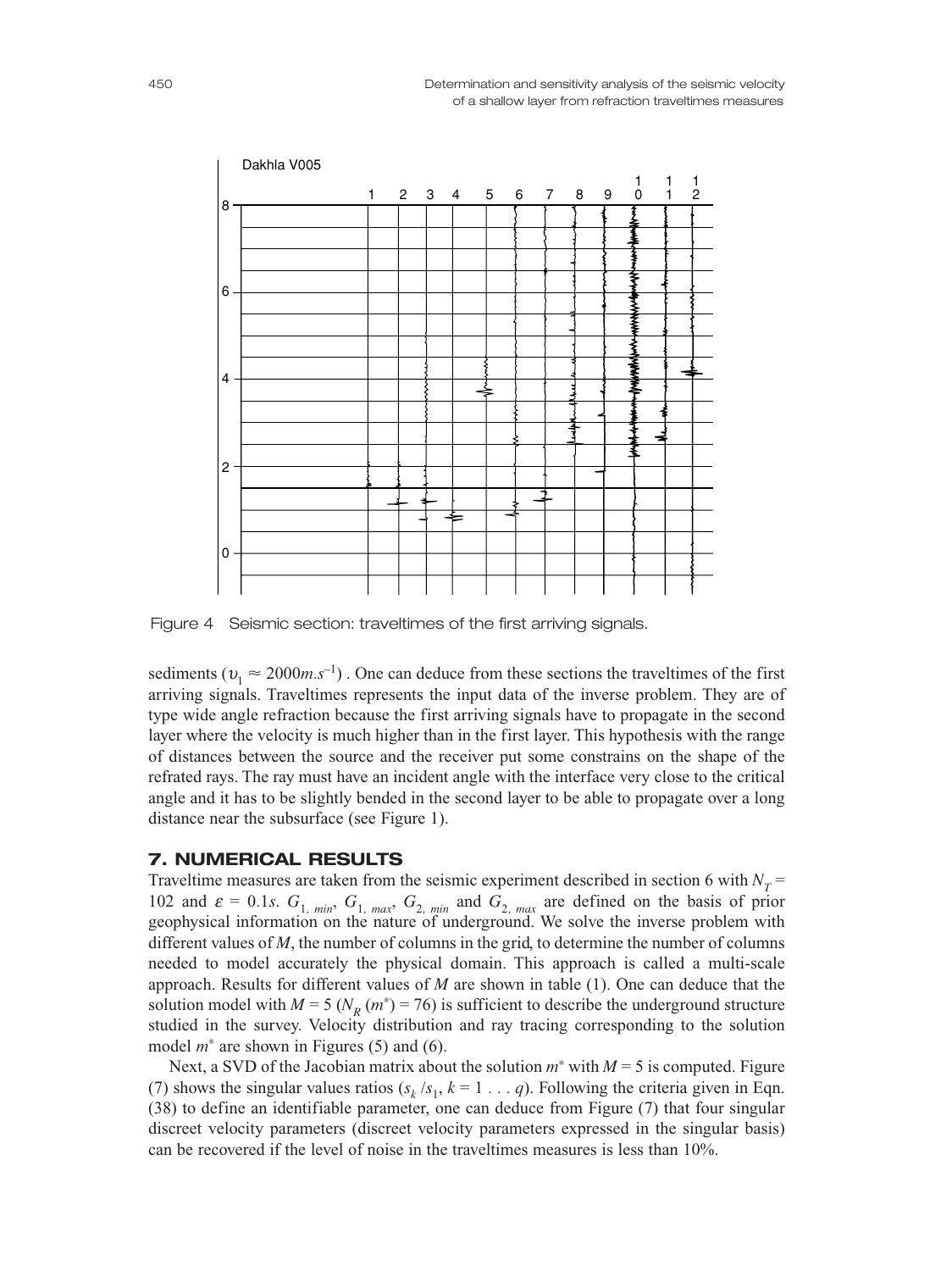

Table 1 Solutions of the inverse problem for different values of M used to apply the multiscale approach

Figure 5 Seismic traveltime inversion: velocity distribution using 102 traveltime measures.



Figure 6 Seismic traveltime inversion using 102 traveltime measures: the corresponding ray trace.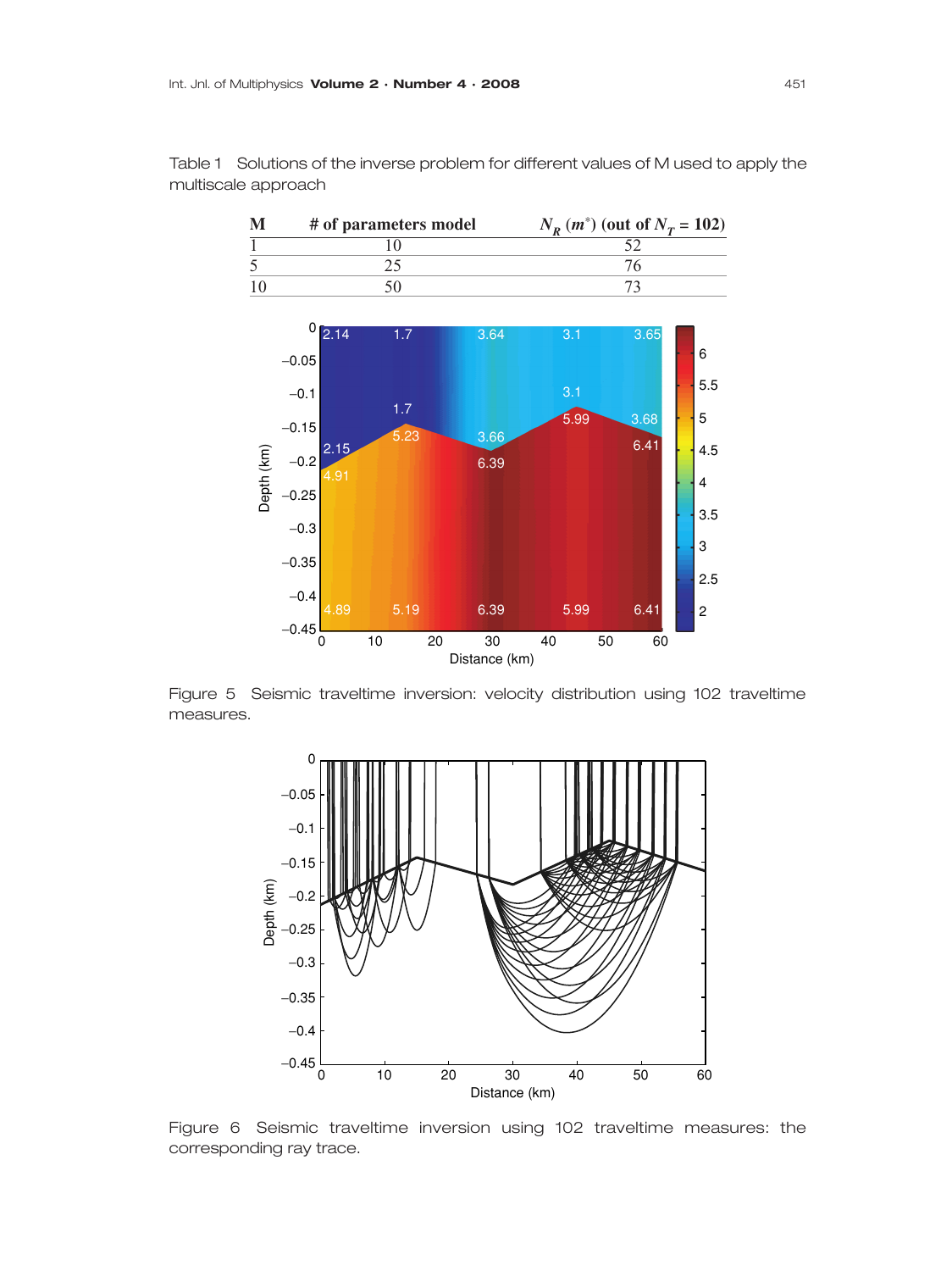

Figure 7 Sensitivity analysis: singular values ratios.

Given that the absolute traveltime measure error  $\varepsilon = 0.1$ , we found that among the  $N_T$ traveltime measures available from the experiment 27 present more than 10% of noise. Thus these measures must be discarded from the inversion to identify correctly four singular parameters. The inversion is repeated with this new subset of traveltime measures ( $N_T$  = 75) and the discreet velocity distribution obtained now is the "final" discreet velocity distribution containing a reliable estimation of the four singular parameters. Figure (8) shows the "'final" discreet velocity distribution corresponding to the new traveltime measures subset of the survey and Figure  $(9)$  shows the corresponding ray tracing.

Figure (10) shows the coordinates of the four singular parameters of the discreet velocity distribution, parameters expressed in the singular basis. Each singular parameters is a linear combination of the physical parameters. The coordinates (1*–*5, 16*–*20) of these singular parameters are neglectable when compared to the others. Thus these four singular parameters depend only on the physical parameters numbered (6*–*15). Hence it can be deduced that the physical parameters (6*–*15) are the identifiable ones. In our numbering, they correspond to the lower nodes of the first layer and the upper nodes of the second layer. Thus one can conclude that with these refraction traveltimes measures, we are able to recover only the velocity near the interface. All the other parameters can not be recovered with the present traveltime measures.

A physical justification would be that, in the considered experiment, traveltimes depend mostly on the second segment of the seismic rays (see Figure (1)). The second ray segment is defined using the velocity in the second layer (the characteristic equations) and velocity in the first layer near the interface (the Snell-Descartes law).

With this technique of sensitivity analysis it is also possible to find the traveltime measures that contain the significant information on the wave's velocity in the domain. From Eqn. (5.2) and given that four singular parameters are identifiable, on can deduce that four singular traveltime (expressed in the singular basis *W*) constrain effectively the velocity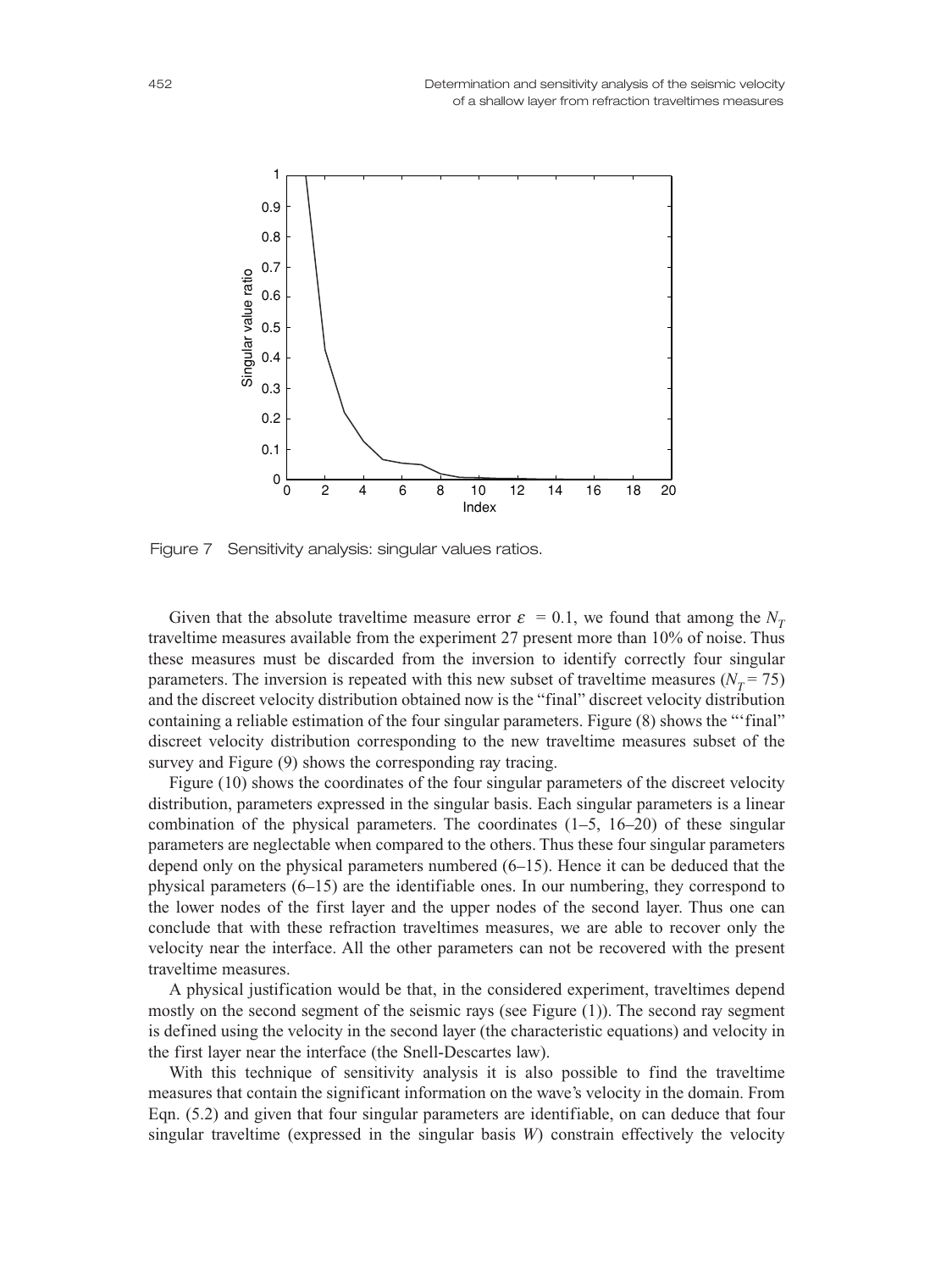

Figure 8 Seismic traveltime inversion: velocity distribution using  $N_T$  = 75 traveltime measures entailing less than 10% of noise.



Figure 9 Seismic traveltime inversion using  $N<sub>T</sub> = 75$  traveltime measures entailing less than 10% of noise: the corresponding ray trace.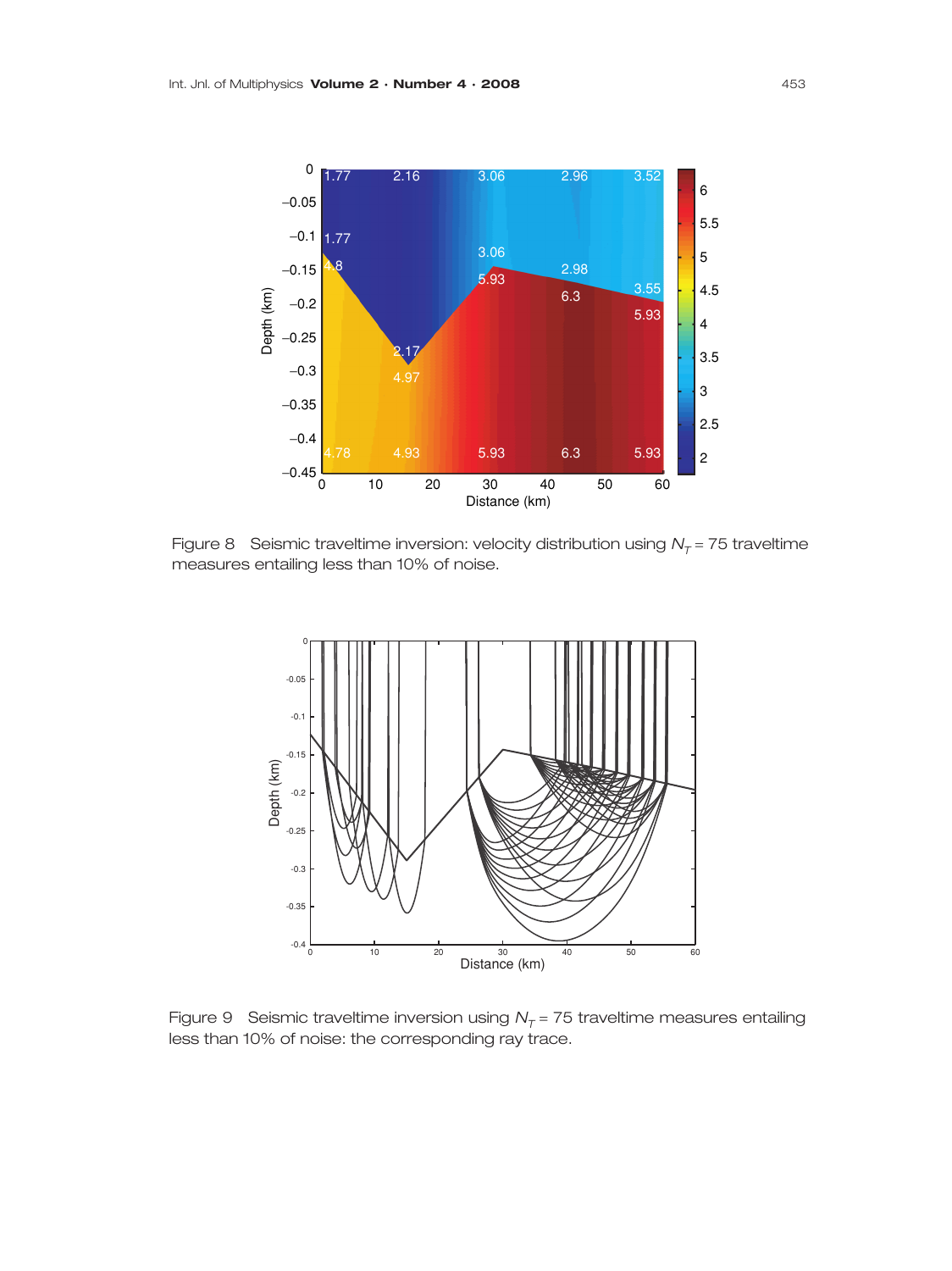

Figure 10 Coordinates of first four singular vectors showing the identifiable physical parameters.



Figure 11 Coordinates of first four singular traveltimes showing the measures containing significant information for the inversion.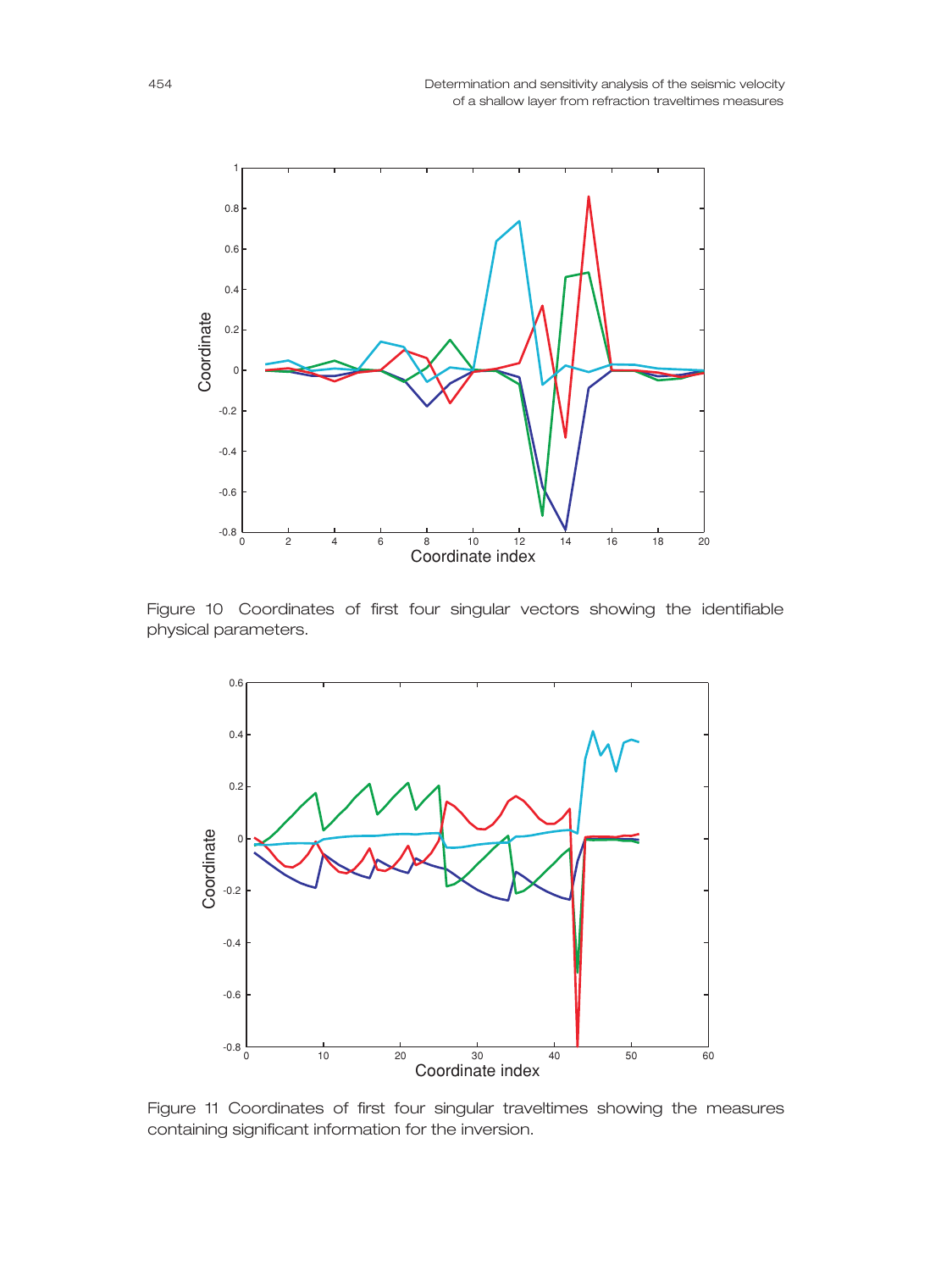distribution *m*. Each singular traveltime is a linear combination of all the physical traveltimes measures. Figure (11) shows the coordiantes of these four singular traveltimes. One can notice that no coordinate is null in all of the four singular traveltimes thus it can be deduced that all the traveltime measures are participating equally in the inversion.

## **8. CONCLUSION**

In this paper, we presented a traveltime inversion seeking to determine the seismic velocity of shallow layer. The inversion is based on the simulation of seismic rays. In this special case of shallow layer, the computation of some seismic rays may become very expensive in time. To avoid the computation of such seismic rays, we proposed a formulation of the inverse problem that does not require such expensive rays.

Also we studied the sensitivity of the velocity distribution with respect to the noise in the traveltime measures. The sensitivity analysis is based on a SVD of the jacobian of the traveltimes with respect to the velocity. By relating traveltimes measure errors to the error in the estimation of the velocity, we concluded that we are only able to identify velocity near the interface. A physical justification is given to validate the result.

## **REFERENCES**

- [1] A. Tarantola, "*Inverse Problem Theory And Methods For Model Parameter Estimation*", siam, 2005.
- [2] R. Snieder, and J. Trampert, "*Inverse problems in geophysics*", in Wavedistribution inversion, Springer Verlag, 1999.
- [3] K. Mosegaard and M. Sambridge "*Monte Carlo Methods in Geophysical Inverse Problems*", Reviews of Geophysics, 2002.
- [4] N. Rawlinson and M. Sambridge "*Seismic Traveltime Tomography of The Crust and Lithosphere*" Advances in Geophysics, 46, 81–197.
- [5] G. Drakatosa, V. Karastathisa, J. Makrisb, J. Papouliac, G. Stavrakakisa "*3D Crustal Structure In The Neotectonic Basin Of The Gulf Of Saronikos (Greece)*", Tectonophysics, 2005.
- [6] A. M. Asad, S. K. Pullammanappallil, R. Anooshehpoor, and J. N. Louie, "*Inversion Of Travel Time Data For Earthquake Locations And Three-Dimensional Velocity Structure In The Eureka Valley Area, Eastern California*", Bulletin of the Seismological Society of America, 1999.
- [7] Y. Wang, R. G. Pratt. "*Sensitivities Of Seismic Traveltimes And Amplitudes In Refkection Tomography*", Geophysical journal international, 1997, vol. 131, no 3, pp. 618–642.
- [8] P. Al Khoury, G. Chavant, F. Clément and P. Hervé, "*Inversion of spectroscopic data of CO*2", Inverse Problems in Engineering, 2005.
- [9] V. Cerveny, "*Seismic Ray Theory*", Cambridge, 2001.
- [10] Fomel S. et Sethian J. A., "*Fast-Phase Space Computation Of Multiple Arrivals*", Proceedings of the National Academy of Sciences of the United States of America, vol. 99, no. 11, pp. 7329–7334 2002.
- [11] F. Delprat-Jannaud, and P. Lailly, "*Ill-Posed And Well-Posed Formulations Of The Reflection Tomography Problem*", Journal of Geophysical Research, 1993.